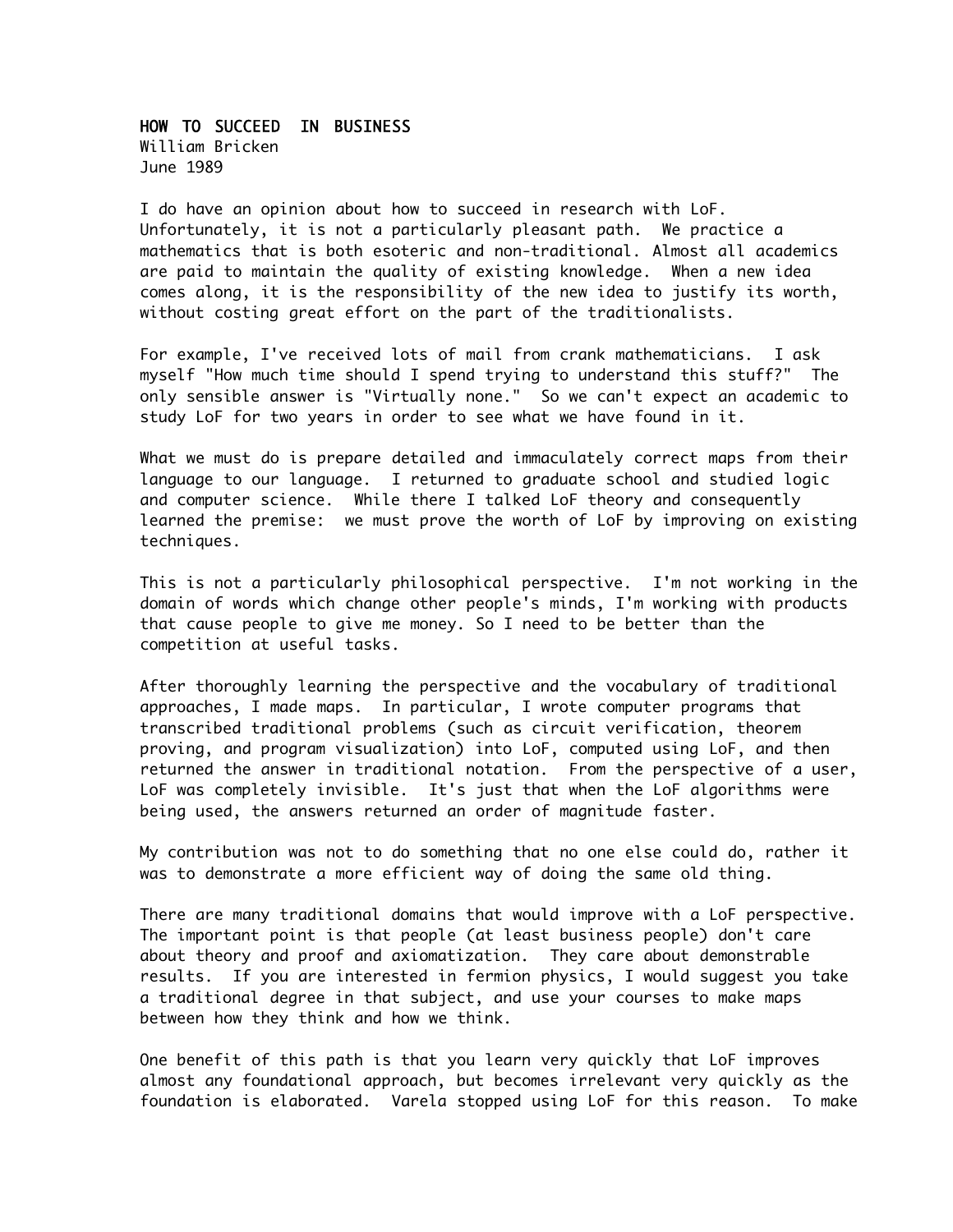LoF useful (practically not philosophically) is quite difficult, requiring knowledge of the subtlies of two systems and construction of a map across both foundational and elaborated aspects.

I do not know of others who have found commercial use for LoF, and I have no entirely succeeded in that myself. Although my work has justified a position for myself, LoF is not currently in any money making product. That I can survive in business is not so much due to my LoF work, but to my formal training in the other disciplines. The competition for research positions in business is tremendous. A PhD is expected.

Please understand that I share with you these rather blunt facts in order to describe accurately how to succeed in business. At the personal level, it took me nine years of very hard work to move from amateur to professional LoF mathematician. As another example, recall that Kauffman is known first for his work on traditional knot theory.

There is another essential step in establishing credibility: one must publicly distribute work of high quality. Professionals come to a decision about one's work by studying it. The kiss of death is to say that one has excellent work that cannot be shared. Spencer-Brown has done himself a great disservice by not continuing to publish. The idea needs sustenance in order to grow. And sustenance comes from mass exposure. A friend of mine invented the concept of hypertext thirty years ago. He adamantly extolled the idea for 27 years before it caught on. He never abandoned it, never backed off, never kept quiet.

So you must make you work available to everyone who is interested. This, of course, requires that it be assembled into a paper ready for distribution.

We have available an intermediate course, one which I am most interested to pursue. Spencer-Brown and yourself hold a treasury of information. I am quite good at identifying application areas, particularly in computer science. Computer science is a mathematician's paradise, it aches for new and better algorithms. Computer science is also a mathematician's hell, it is constructivist and finite. Abstract existence proofs are not at all useful, semantic linkages are mandatory.

What is missing is the communication of ideas. And here we have a good start. In particular, you have about half of my written work. The deductive engine is valuable. But the key point is that it is the computer code that is valuable, not the mathematical idea. In the US (and Europe), a mathematical idea cannot be patented or copyrighted. Its implementation can.

I discovered this rather rude fact directly trying to profit from my mathematical knowledge of LoF. The summary is that academics can claim ideas, they get rewarded with status and reputation. Businesses can claim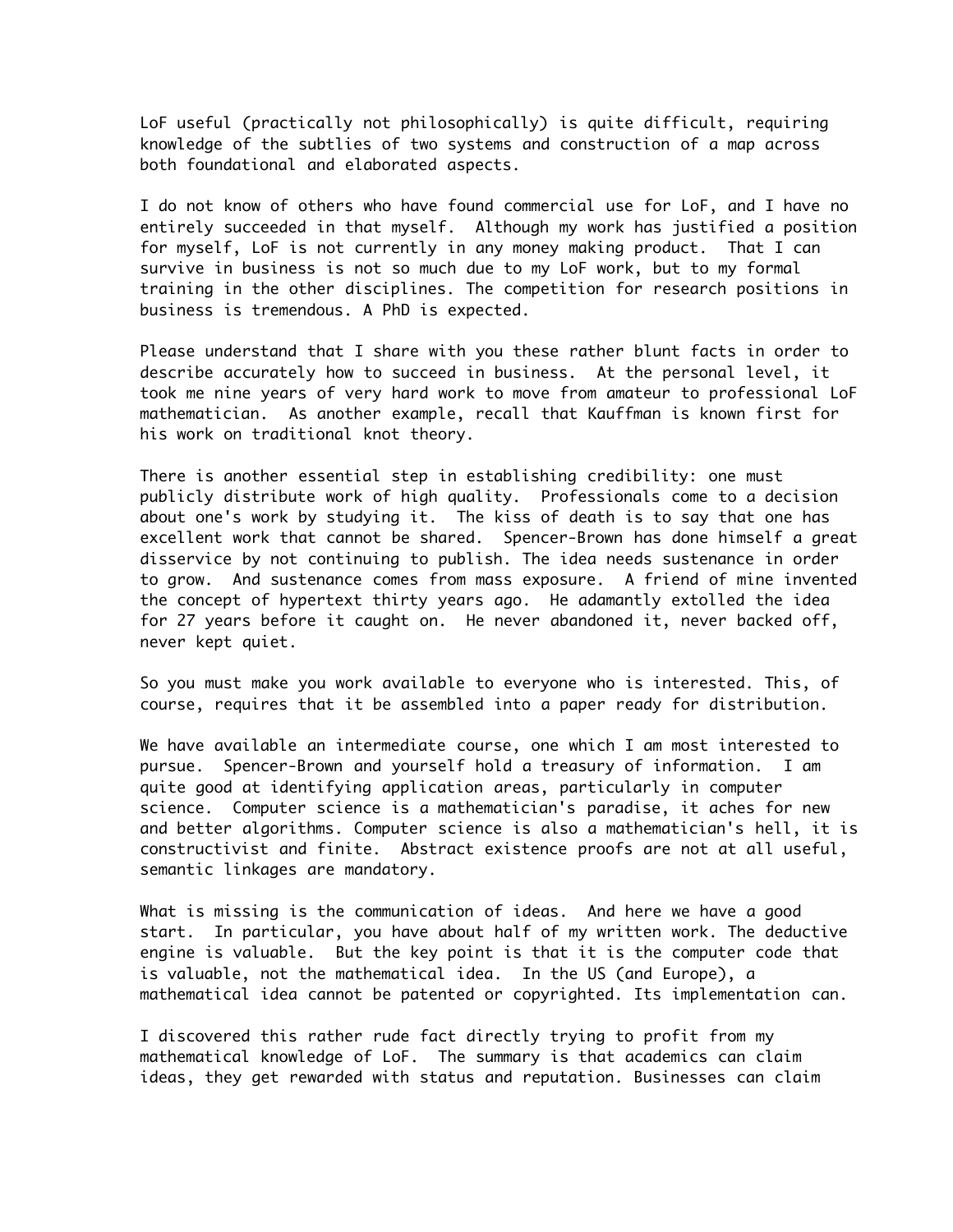implementation of ideas, they get rewarded with money. In general, you can take your pick, one or the other.

So I am keen to contribute to the network of interested mathematicians. But, to my knowledge, that's us. I long for comment on my work, I suffer without a mathematical editor. It's really quite strange. The Losp paper is well known, read by hundreds, yet no one can comment on the mathematics. I have talked to many folks, and the consensus is that it works (syntactically) but it is incomprehensible (semantically). It takes years of concentrated mental effort (as you must know) to move one's thoughts from a token-oriented symbolic model to a distinction-oriented boundary model. It implies literally seeing the world differently, and this difference, once internalized, significantly impacts one's ability to interact with others.

Isn't Lou's relativistic distinction work wonderful! I too take joy in sharing these concepts. I agree with you that we are forming the mathematical foundation of the next century. I should hope our interests might grow into a working group. I believe it is a little too early to establish a formal group, but I'd certainly contribute to such an organization when it reached, perhaps, a half-a-dozen active contributors.

Your description of the deductive algorithm is accurate. There is a slight generalization in rewrite engines: the sequence of application of valid transformation rules is controllable. Generally, there is a Match-Resolve-Alter cycle. Every initial is first matched to the working expression, resulting in a list of possible reductions. Then one reduction is selected, any selection criteria can be specified. That reduction is applied, resulting in a new expression and a new reduction cycle.

This architecture is quite general. You could provide a strict reduction sequence (say, clarify or extract, and if extract then absorb) as the selection criterion, or you could give priority to a particular initial, or you could pick reductions randomly, or you could pick them asynchronously, as we have done in the parallel engine.

The next step is to recognize that all problems can be stated in logic rather than in control structures. "Clarify or extract, and if extract then absorb" becomes

( (C or E) and (if E then A) )

This is then LoFfed:

( (C E) ((E) A) )

This meta-language template drives the engine.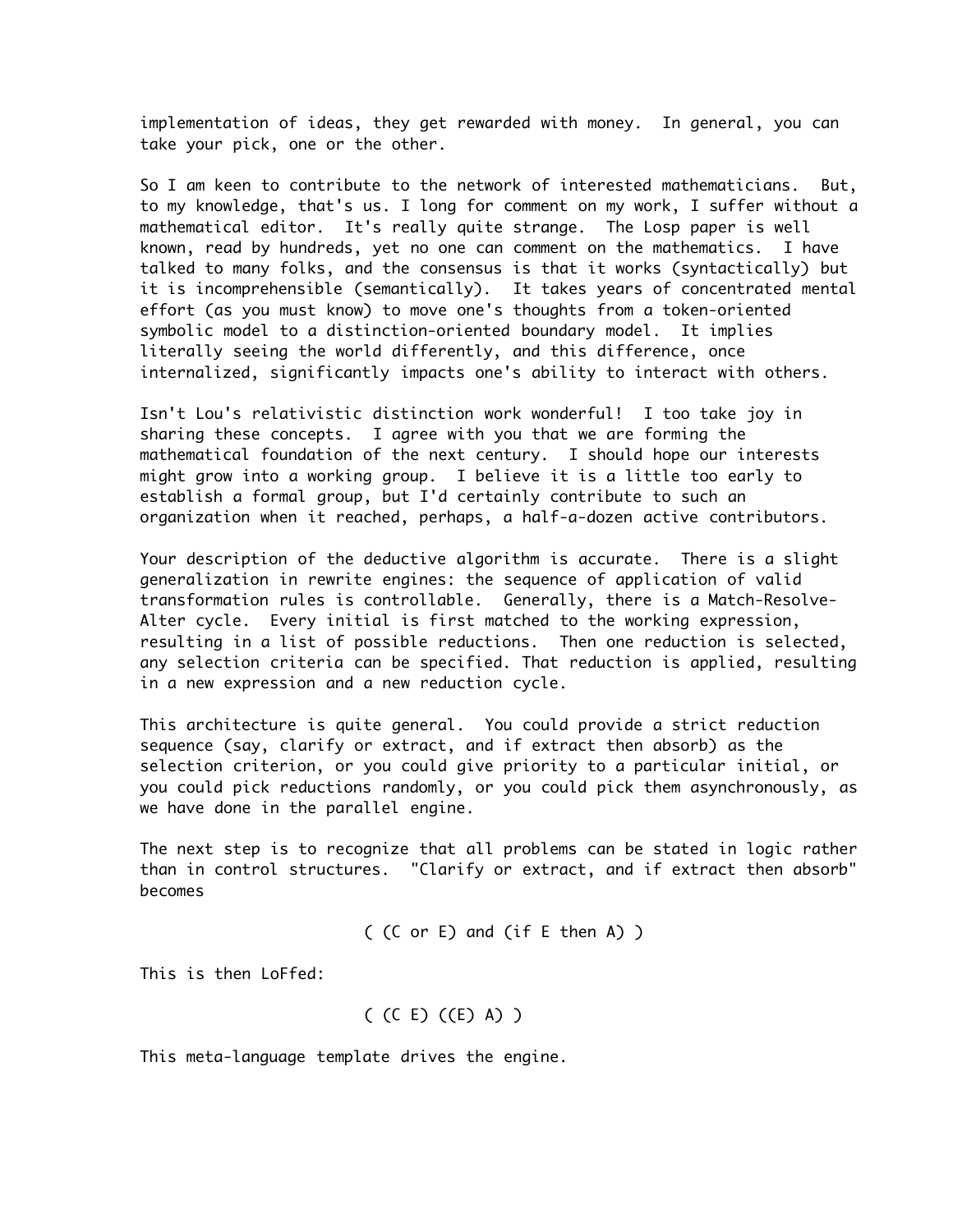Using your problem of demonstrating E' from E plus initials as an example (= is logical equivalence):

Control structure:

 $E + \text{initials} \implies E'$ 

Logic:

(E & initials) = E'

LoF:

 $((E) (i)) = E'$ 

Next we convert

 $A = B$ 

to the logical form

((if A then B) and (if B then A))

to get

 $( ( ( ((E) (i)) ) E' ) ( (E') (E) (i) ) ) = ( )$ 

which simplifies to

(((E) (i) E' ) ( (E') ((E) (i)) ) )

So you just plug whatever E, i, and E' you want into this meta-template and let it chug. Note that i is not an expression, it is the Match-Resolve-Alter process. The meta-template takes care of organizing processes to reach the goal.

The observation you make about

 $((b) a) ((c) a) = ((b c) a)$ 

has wisdom on many levels. I have struggled with it for years. The solution lies deep with many controversies in formal logic and in computer science.

Computer languages dislike the return of multiple values. To get a list from 1 to 5, I must use an enclosing data-structure, the list, to hold the five values as a single object. In the case of

 $((b) a) ((c) a)$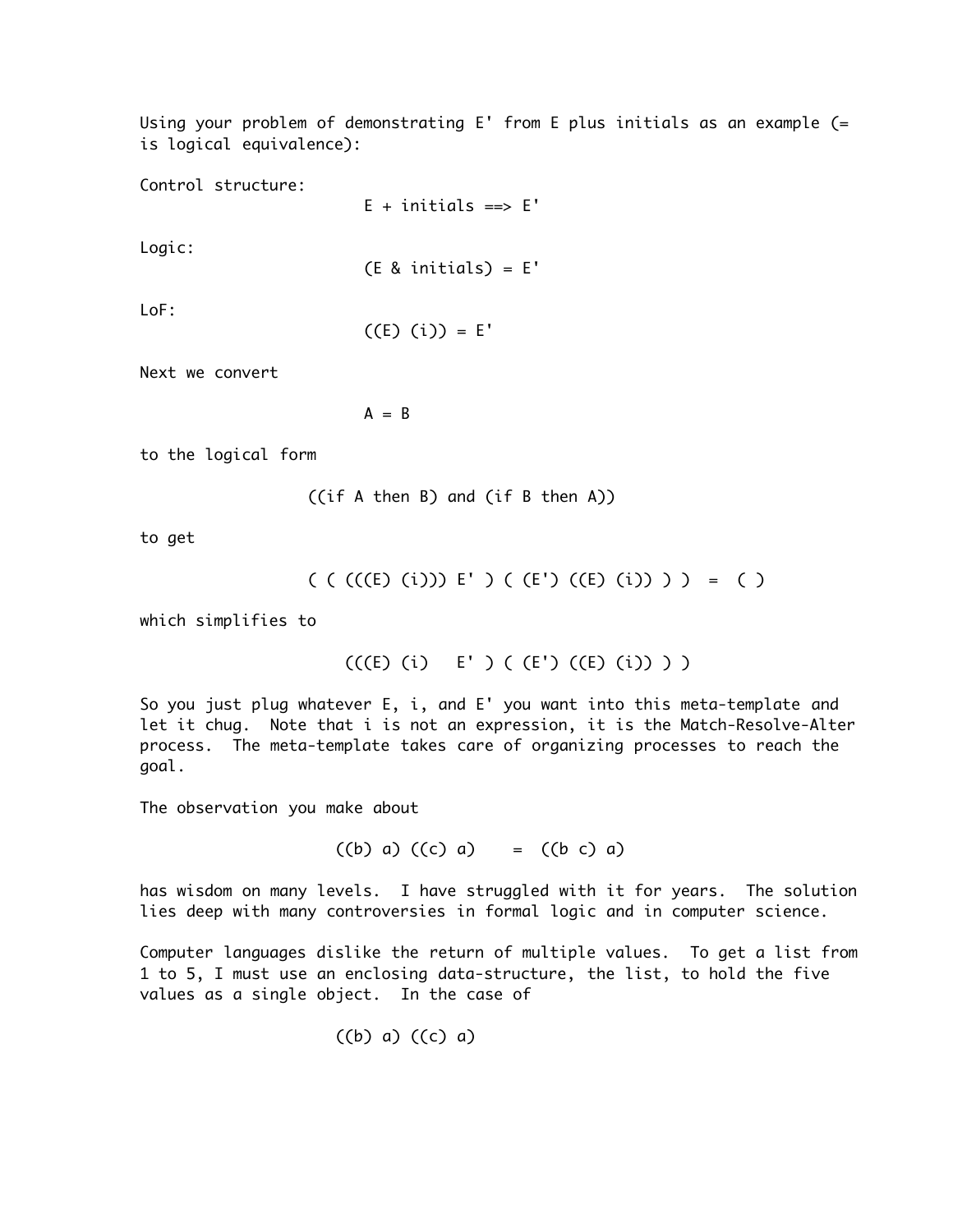an implementation will need a grouping device cause there are two forms sharing the top level space. Naming any new grouping device (such as *list*) is equivalent to degrading the LoF void. So we chose to introduce

$$
((A)) = A
$$

as the first axiom of the system, giving:

$$
((((b) a)((c) a))) = ((b c) a)
$$

which permits transposition and resolves your objection.

The cost of the resolution is to always build systems with the axiom

$$
((A)) = A
$$

Since this has never been a practical inconvenience, we have been happy to restrict our mathematics to get rid of several theoretical problems. Similarly, we have focused on propositional logic, an expressively weak language, in order to assure results.

So we don't need to formally increase tokens (in effect degrading the convergence of the reduction algorithm). We do that just once, at the beginning of the problem, so that we are always addressing an expression that has a single top-level parens.

An analogous solution we have used is to explicitly introduce an observer distinction, so that all expressions are within a single context. Then

$$
((b) a) ((c) a)
$$

becomes

[ ((b) a) ((c) a) ]

where [...] is the observer.

Transposition now works, but at the cost of letting symbols get beyond the scope of the observer. This situation is identical to that of a metalanguage, the meta-transformation being

$$
[ A ] B \implies [ ((A) B ) ]
$$

The cost here is one direction of Reflection:

$$
A \Rightarrow ((A))
$$